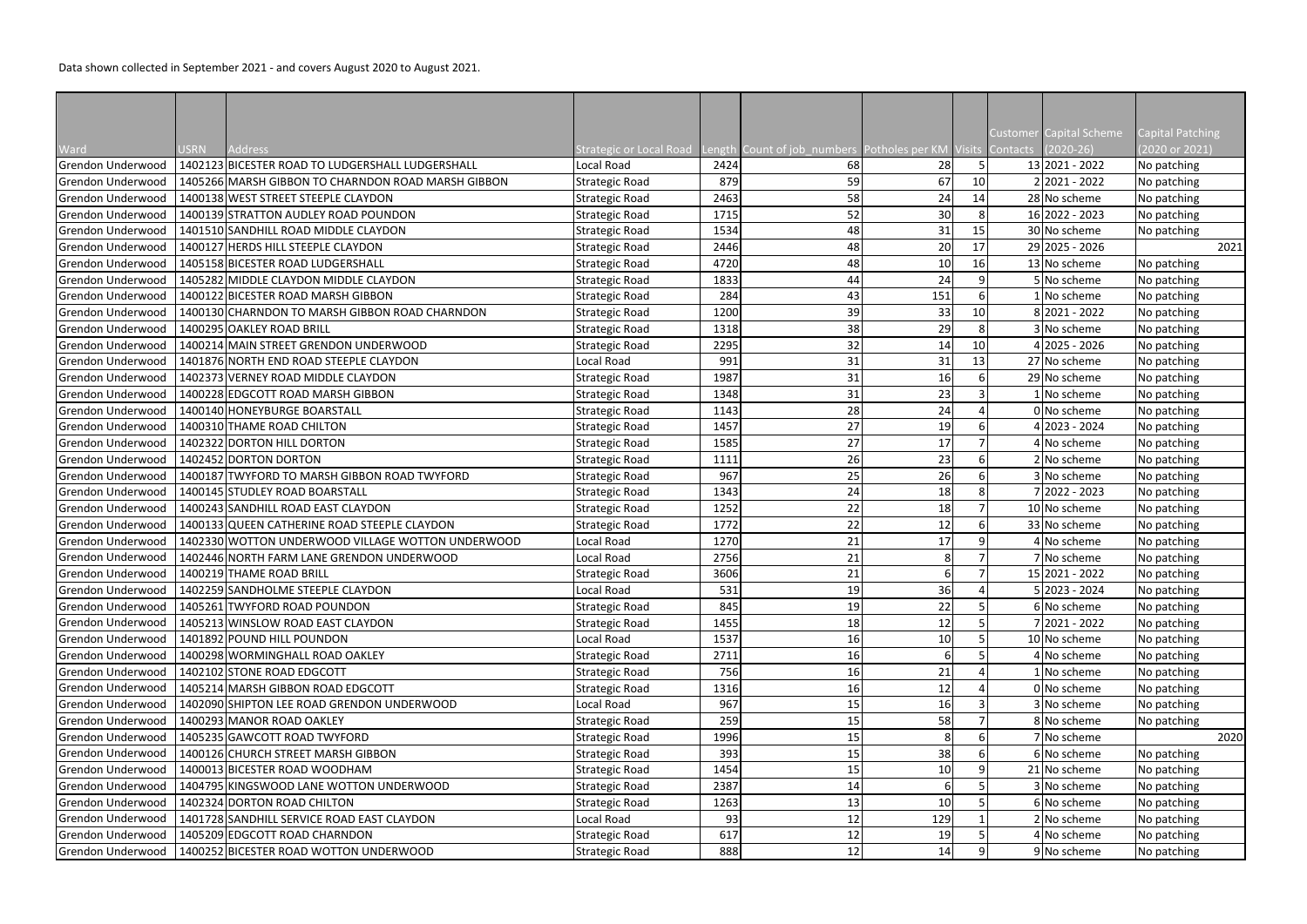| Grendon Underwood        | 1401888 VICARAGE CLOSE STEEPLE CLAYDON                          | Local Road            | 434  | 11             | 25              | $\overline{2}$ | 6 No scheme   | No patching |
|--------------------------|-----------------------------------------------------------------|-----------------------|------|----------------|-----------------|----------------|---------------|-------------|
| Grendon Underwood        | 1402010 SWAN LANE MARSH GIBBON                                  | Local Road            | 277  | 11             | 40              |                | 2 No scheme   | No patching |
| <b>Grendon Underwood</b> | 1405047 HEET ROAD MARSH GIBBON                                  | Local Road            | 2604 | 11             |                 |                | No scheme     | No patching |
| Grendon Underwood        | 1402012 WEST EDGE MARSH GIBBON                                  | <b>Strategic Road</b> | 318  | 11             | 35              |                | 9 No scheme   | No patching |
| <b>Grendon Underwood</b> | 1400242 CALVERT ROAD MIDDLE CLAYDON                             | <b>Strategic Road</b> | 2596 | 11             |                 |                | 14 No scheme  | No patching |
| Grendon Underwood        | 1400238 STEEPLE CLAYDON ROAD MIDDLE CLAYDON                     | <b>Strategic Road</b> | 400  | 10             | 25              |                | 0 No scheme   | No patching |
| Grendon Underwood        | 1405216 EDGCOTT ROAD GRENDON UNDERWOOD                          | <b>Strategic Road</b> | 1166 | 10             | q               |                | 4 No scheme   | No patching |
| Grendon Underwood        | 1400236 BOTYL ROAD BOTOLPH CLAYDON                              | <b>Strategic Road</b> | 508  | 10             | 20              | 6              | 3 No scheme   | No patching |
| Grendon Underwood        | 1402316 BICESTER ROAD GRENDON UNDERWOOD                         | <b>Strategic Road</b> | 621  | 10             | 16              |                | No scheme     | No patching |
| Grendon Underwood        | 1402348 THE TURNPIKE OAKLEY                                     | Local Road            | 181  | 9              | 50              |                | 3 No scheme   | No patching |
| Grendon Underwood        | 1404770 ST MARYS ROAD EAST CLAYDON                              | Strategic Road        | 756  | 8              | 11              | 6              | 4 No scheme   | No patching |
| Grendon Underwood        | 1400217 PERRY HILL EDGCOTT                                      | <b>Strategic Road</b> | 578  |                | 14              | $\Delta$       | 7 No scheme   | No patching |
| Grendon Underwood        | 1400744 SOUTH HILLS BRILL                                       | Local Road            | 683  |                | 10 <sub>1</sub> |                | 3 No scheme   | No patching |
| Grendon Underwood        | 1405373 LAWN HILL EDGCOTT                                       | Local Road            | 1302 |                |                 |                | 6 No scheme   | No patching |
| Grendon Underwood        | 1400782 CHAPEL LANE CHILTON                                     | Local Road            | 287  |                | 24              |                | No scheme     | No patching |
| Grendon Underwood        | 1405245 THAME ROAD OAKLEY                                       | <b>Strategic Road</b> | 2633 |                | 3               |                | 2 No scheme   | No patching |
| Grendon Underwood        | 1400189 STATION ROAD MARSH GIBBON                               | Strategic Road        | 1117 |                | 6               |                | 2 No scheme   | No patching |
| Grendon Underwood        | 1405338 EDGCOTT ROAD CALVERT GREEN                              | <b>Strategic Road</b> | 726  |                | 10 <sub>1</sub> |                | 7 No scheme   | No patching |
| Grendon Underwood        | 1400240 CALVERT ROAD STEEPLE CLAYDON                            | <b>Strategic Road</b> | 1047 |                |                 | 6              | 15 No scheme  | No patching |
| Grendon Underwood        | 1400186 BICESTER ROAD TWYFORD                                   | <b>Strategic Road</b> | 417  |                | 17              |                | 2 No scheme   | No patching |
| Grendon Underwood        | 1400488 SALTERS LANE LUDGERSHALL                                | Local Road            | 285  |                | 21              |                | 9 No scheme   | No patching |
| Grendon Underwood        | 1402370 LITTLE MARSH ROAD MARSH GIBBON                          | Local Road            | 353  |                | 17              |                | 2 No scheme   | No patching |
| Grendon Underwood        | 1401889 VICARAGE LANE STEEPLE CLAYDON                           | <b>Strategic Road</b> | 501  |                | 12              |                | 2 No scheme   | No patching |
| Grendon Underwood        | 1401738 TOWNSEND MARSH GIBBON                                   | <b>Strategic Road</b> | 372  |                | 16              |                | 3 No scheme   | No patching |
| Grendon Underwood        | 1400142 STANTON ST JOHN ROAD BOARSTALL                          | <b>Strategic Road</b> | 1790 |                |                 |                | No scheme     | No patching |
| Grendon Underwood        | 1400719 SCHOOL LANE OAKLEY                                      | Local Road            | 80   |                | 63              |                | 0 No scheme   | No patching |
| Grendon Underwood        | 1402252 RECTORY CLOSE MARSH GIBBON                              | Local Road            | 201  |                | 25              |                | 4 No scheme   | No patching |
| <b>Grendon Underwood</b> | 1400713 COLLEGE CRESCENT OAKLEY                                 | Local Road            | 379  |                | 13              |                | 3 2024 - 2025 | No patching |
| Grendon Underwood        | 1401725 CHURCH WAY EAST CLAYDON                                 | Local Road            | 231  |                | 22              |                | 3 No scheme   | No patching |
| <b>Grendon Underwood</b> | 1402361 STEEPLE CLAYDON ROAD TWYFORD                            | <b>Strategic Road</b> | 1199 |                |                 |                | 5 No scheme   | No patching |
|                          | Grendon Underwood   1405215 MARSH GIBBON ROAD GRENDON UNDERWOOD | <b>Strategic Road</b> | 563  | 5 <sup>1</sup> | 9               | 3              | 0 No scheme   | No patching |
| Grendon Underwood        | 1400308 CHEARSLEY ROAD CHILTON                                  | Strategic Road        | 1754 |                | 3               |                | 0 No scheme   | No patching |
| Grendon Underwood        | 1400489 WOTTON END LUDGERSHALL                                  | Local Road            | 1499 |                |                 |                | 1 No scheme   | No patching |
| <b>Grendon Underwood</b> | 1402002 THE COLLEGE MARSH GIBBON                                | Local Road            | 150  |                | 27              |                | No scheme     | No patching |
| Grendon Underwood        | 1401662 MEADOWAY STEEPLE CLAYDON                                | Local Road            | 467  |                |                 |                | L No scheme   | No patching |
| Grendon Underwood        | 1401478 CLEMENTS LANE MARSH GIBBON                              | Local Road            | 493  |                |                 |                | No scheme     | No patching |
| Grendon Underwood        | 1402450 CHAPMANS LANE BRILL                                     | Local Road            | 803  |                |                 |                | 1 No scheme   | No patching |
| Grendon Underwood        | 1402369 STEEPLE CLAYDON TO TWYFORD TWYFORD                      | Strategic Road        | 693  |                |                 |                | 3 No scheme   | No patching |
| Grendon Underwood        | 1402260 SCHOOL HILL CHARNDON                                    | <b>Strategic Road</b> | 943  |                |                 |                | 7 No scheme   | No patching |
| Grendon Underwood        | 1400141 MAIN ROAD BOARSTALL                                     | <b>Strategic Road</b> | 1302 |                |                 |                | 0 No scheme   | No patching |
| Grendon Underwood        | 1402318 GRENDON ROAD EDGCOTT                                    | <b>Strategic Road</b> | 536  |                |                 |                | 5 No scheme   | No patching |
| Grendon Underwood        | 1400741 CHURCH STREET BRILL                                     | <b>Strategic Road</b> | 316  |                | 13              |                | 4 No scheme   | No patching |
| Grendon Underwood        | 1402255 BLACKTHORN ROAD MARSH GIBBON                            | <b>Strategic Road</b> | 1184 |                | 3               |                | No scheme     | No patching |
| Grendon Underwood        | 1404859 ASHENDON ROAD WOTTON UNDERWOOD                          | <b>Strategic Road</b> | 1070 |                |                 |                | 3 No scheme   | No patching |
| Grendon Underwood        | 1405284 THE SPANS BOARSTALL                                     | Local Road            | 1249 |                |                 |                | No scheme     | No patching |
| Grendon Underwood        | 1404796 MAIN STREET POUNDON                                     | Local Road            | 471  |                |                 |                | 2 No scheme   | No patching |
| Grendon Underwood        | 1402374 GRANBOROUGH ROAD HOGSHAW                                | Local Road            | 1753 |                |                 |                | No scheme     | No patching |
| Grendon Underwood        | 1402174 CALVERT ROAD TO STEEPLE CLAYDON ROAD MIDDLE CLAYDON     | Local Road            | 1067 |                |                 |                | 0 No scheme   | No patching |
| Grendon Underwood        | 1400739 BRAE HILL BRILL                                         | Local Road            | 224  |                | 13              |                | 5 No scheme   | 2021        |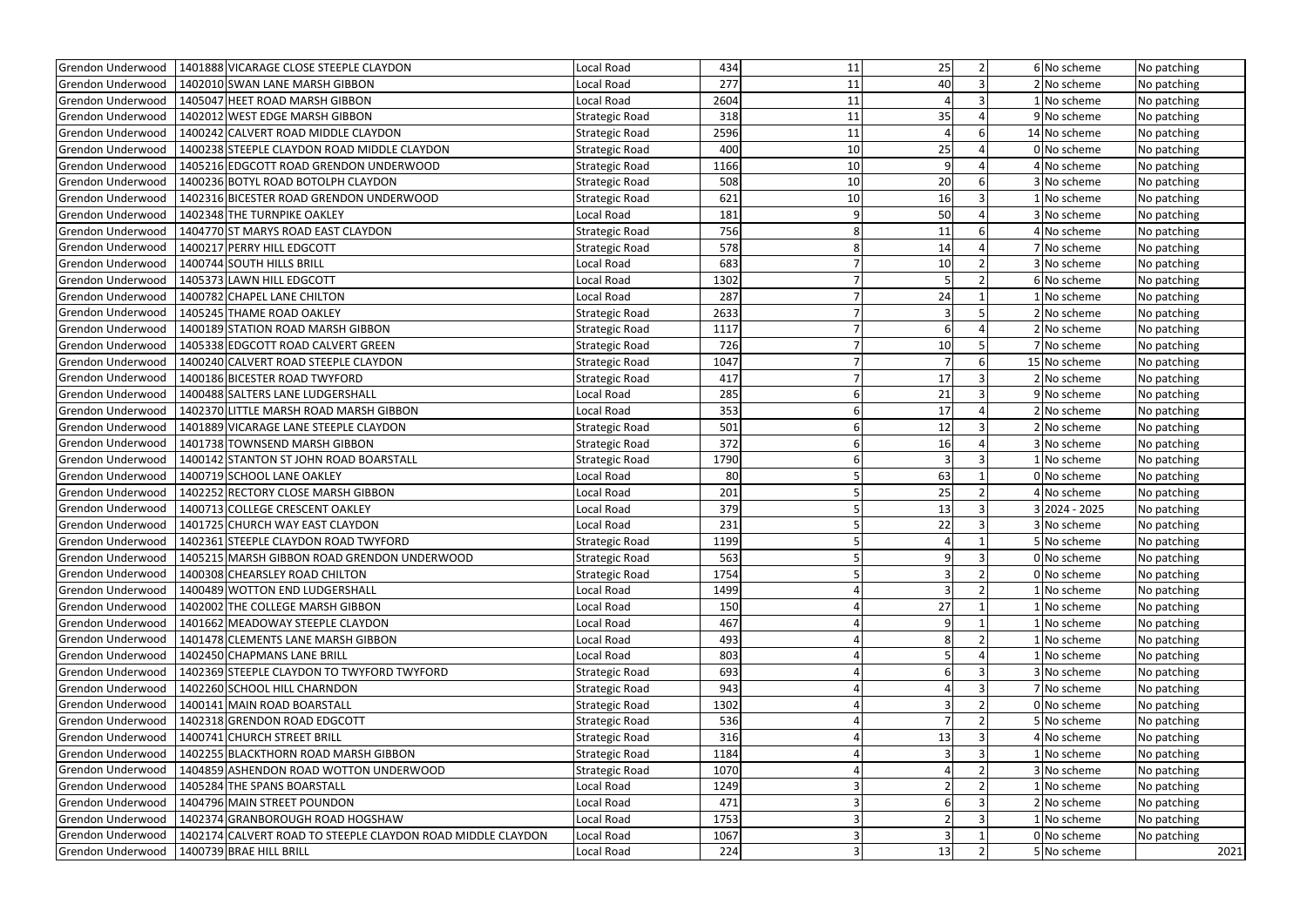| Grendon Underwood        | 1402281 TOMPKINS LANE MARSH GIBBON<br>1400241 ORCHARD WAY BOTOLPH CLAYDON | <b>Strategic Road</b> | 219        | 14 |                         | 0 No scheme     | No patching |
|--------------------------|---------------------------------------------------------------------------|-----------------------|------------|----|-------------------------|-----------------|-------------|
| Grendon Underwood        |                                                                           | <b>Strategic Road</b> | 414        |    |                         | 3 No scheme     | No patching |
| Grendon Underwood        | 1400290 BRILL ROAD OAKLEY<br>1400011 BICESTER ROAD KINGSWOOD              | <b>Strategic Road</b> | 761<br>277 |    | $\overline{2}$          | No scheme       | No patching |
| Grendon Underwood        |                                                                           | <b>Strategic Road</b> |            | 11 |                         | 0 No scheme     | No patching |
| Grendon Underwood        | 1401862 ADDISON ROAD STEEPLE CLAYDON                                      | <b>Strategic Road</b> | 257        | 12 |                         | 3 No scheme     | No patching |
| Grendon Underwood        | 1401996 MILL LANE TWYFORD                                                 | $\overline{0}$        | 281        |    |                         | 3 No scheme     | No patching |
| Grendon Underwood        | 1401508 THREE POINTS LANE BOTOLPH CLAYDON                                 | Local Road            | 1401       |    | $\mathsf{Q}$            | 0 No scheme     | No patching |
| Grendon Underwood        | 1401887 THE ISLAND STEEPLE CLAYDON                                        | Local Road            | 222        |    |                         | 0 No scheme     | No patching |
| Grendon Underwood        | 1402122 SUN CRESCENT OAKLEY                                               | Local Road            | 168        | 12 |                         | 0 No scheme     | No patching |
| Grendon Underwood        | 1402008 SCOTTS LANE MARSH GIBBON                                          | Local Road            | 111        |    | 18                      | 0 No scheme     | No patching |
| Grendon Underwood        | 1402007 SCOTTS CLOSE MARSH GIBBON                                         | Local Road            | 46         | 43 |                         | 0 No scheme     | No patching |
| Grendon Underwood        | 1401998 ROSEHILL CRESCENT TWYFORD                                         | Local Road            | 147        | 14 |                         | 1 No scheme     | No patching |
| Grendon Underwood        | 1402005 MILLFIELD CLOSE MARSH GIBBON                                      | Local Road            | 145        | 14 |                         | 0 No scheme     | No patching |
| Grendon Underwood        | 1401667 BRACKLEY LANE CHARNDON                                            | Local Road            | 63         | 32 |                         | 3 No scheme     | No patching |
| Grendon Underwood        | 1400144 PANSHILL BOARSTALL                                                | Strategic Road        | 1598       |    |                         | 20 No scheme    | No patching |
| Grendon Underwood        | 1400143 MURCOTT ROAD BOARSTALL                                            | <b>Strategic Road</b> | 1151       |    |                         | No scheme       | No patching |
| Grendon Underwood        | 1402226 MAIN STREET CHARNDON                                              | Strategic Road        | 1000       |    |                         | No scheme       | No patching |
| Grendon Underwood        | 1400213 KINGSWOOD LANE KINGSWOOD                                          | <b>Strategic Road</b> | 1275       |    |                         | 0 No scheme     | No patching |
| Grendon Underwood        | 1400307 BRILL ROAD CHILTON                                                | <b>Strategic Road</b> | 1595       |    |                         | 0 No scheme     | No patching |
| Grendon Underwood        | 1400076 BICESTER ROAD OAKLEY                                              | <b>Strategic Road</b> | 1043       |    |                         | 2 No scheme     | No patching |
| Grendon Underwood        | 1400747 WINDMILL STREET BRILL                                             | Local Road            | 293        |    |                         | 3 No scheme     | No patching |
| Grendon Underwood        | 1401997 TWYFORD MILL ROAD TWYFORD                                         | Local Road            | 926        |    |                         | 4 No scheme     | No patching |
| Grendon Underwood        | 1404932 THE GREEN LUDGERSHALL                                             | Local Road            | 327        |    |                         | 0 No scheme     | No patching |
| Grendon Underwood        | 1402346 TETCHWICK FARM ROAD LUDGERSHALL                                   | Local Road            | 648        |    |                         | No scheme       | No patching |
| Grendon Underwood        | 1401885 TAURUS CLOSE STEEPLE CLAYDON                                      | Local Road            | 33         | 30 |                         | 0 No scheme     | No patching |
| Grendon Underwood        | 1402286 SPENCER GARDENS CHARNDON                                          | Local Road            | 156        |    |                         | 0 No scheme     | No patching |
| Grendon Underwood        | 1401479 PIDDINGTON ROAD MARSH GIBBON                                      | Local Road            | 701        |    |                         | No scheme       | No patching |
| <b>Grendon Underwood</b> | 1400487 PIDDINGTON ROAD LUDGERSHALL                                       | Local Road            | 1838       |    |                         | No scheme       | No patching |
| Grendon Underwood        | 1402121 OXFORD ROAD OAKLEY                                                | Local Road            | 1861       |    |                         | 4 No scheme     | No patching |
| Grendon Underwood        | 1400569 MUSWELL HILL BRILL                                                | Local Road            | 1687       |    |                         | 1 No scheme     | 2020        |
|                          | Grendon Underwood   1404300 LUDGERSHALL ROAD BRILL                        | Local Road            | 1108       |    |                         | 1 No scheme     | No patching |
| Grendon Underwood        | 1400740 BRAE HILL CLOSE BRILL                                             | Local Road            | 184        |    |                         | No scheme       | 2021        |
| Grendon Underwood        | 1401863 ASHGROVE STEEPLE CLAYDON                                          | Local Road            | 212        |    |                         | 0 No scheme     | No patching |
| <b>Grendon Underwood</b> | 1400221 WOTTON ROAD BRILL                                                 | <b>Strategic Road</b> | 1866       |    |                         | 0 No scheme     | No patching |
| Grendon Underwood        | 1400296 THE SQUARE BRILL                                                  | <b>Strategic Road</b> | 272        |    |                         | 0 No scheme     | No patching |
| Grendon Underwood        | 1402001 SUMMERSTOWN MARSH GIBBON                                          | <b>Strategic Road</b> | 392        |    |                         | 0 No scheme     | No patching |
| Grendon Underwood        | 1401883 STEEPLE CLAYDON TO CALVERT ROAD STEEPLE CLAYDON                   | <b>Strategic Road</b> | 1580       |    |                         | 8 No scheme     | 2020        |
| Grendon Underwood        | 1402375 QUAINTON ROAD BOTOLPH CLAYDON                                     | <b>Strategic Road</b> | 1330       |    |                         | No scheme       | No patching |
| Grendon Underwood        | 1404949 LUDGERSHALL ROAD WOTTON UNDERWOOD                                 | <b>Strategic Road</b> | 967        |    |                         | 1 No scheme     | No patching |
| Grendon Underwood        | 1400210 HIGH STREET BRILL                                                 | <b>Strategic Road</b> | 129        |    |                         | 0 No scheme     | No patching |
| Grendon Underwood        | 1400125 CHALONERS HILL STEEPLE CLAYDON                                    | <b>Strategic Road</b> | 245        |    |                         | 0 No scheme     | No patching |
| Grendon Underwood        | 1400124 CASTLE STREET MARSH GIBBON                                        | <b>Strategic Road</b> | 577        |    |                         | 3 No scheme     | No patching |
| Grendon Underwood        | 1400123 BUCKINGHAM ROAD STEEPLE CLAYDON                                   | <b>Strategic Road</b> | 440        |    |                         | No scheme       | No patching |
| Grendon Underwood        | 1402451 ARNCOTT ROAD BOARSTALL                                            | <b>Strategic Road</b> | 1763       |    |                         | 2 No scheme     | No patching |
| Grendon Underwood        | 1406108 VICARAGE CL REMOTE F/WAY STEEPLE CLAYDON                          | 0                     | 433        |    | $\Omega$                | No scheme       | No patching |
| Grendon Underwood        | 1406110 SANDHOLME REMOTE F/WAY STEEPLE CLAYDON                            | $\Omega$              | 460        |    | 0                       | 2 No scheme     | No patching |
| Grendon Underwood        | 1402449 WOTTON UNDERWOOD WOTTON UNDERWOOD                                 | Local Road            | 1538       |    | $\Omega$<br>0           | No scheme       | No patching |
| Grendon Underwood        | 1401788 WOOTTON GREEN CHARNDON                                            | Local Road            | 71         |    | 0                       | No scheme       | No patching |
| Grendon Underwood        | 1401890 VICTORY ROAD STEEPLE CLAYDON                                      | Local Road            | 288        |    | $\Omega$<br>$\mathbf 0$ | $2 2025 - 2026$ | No patching |
|                          |                                                                           |                       |            |    |                         |                 |             |